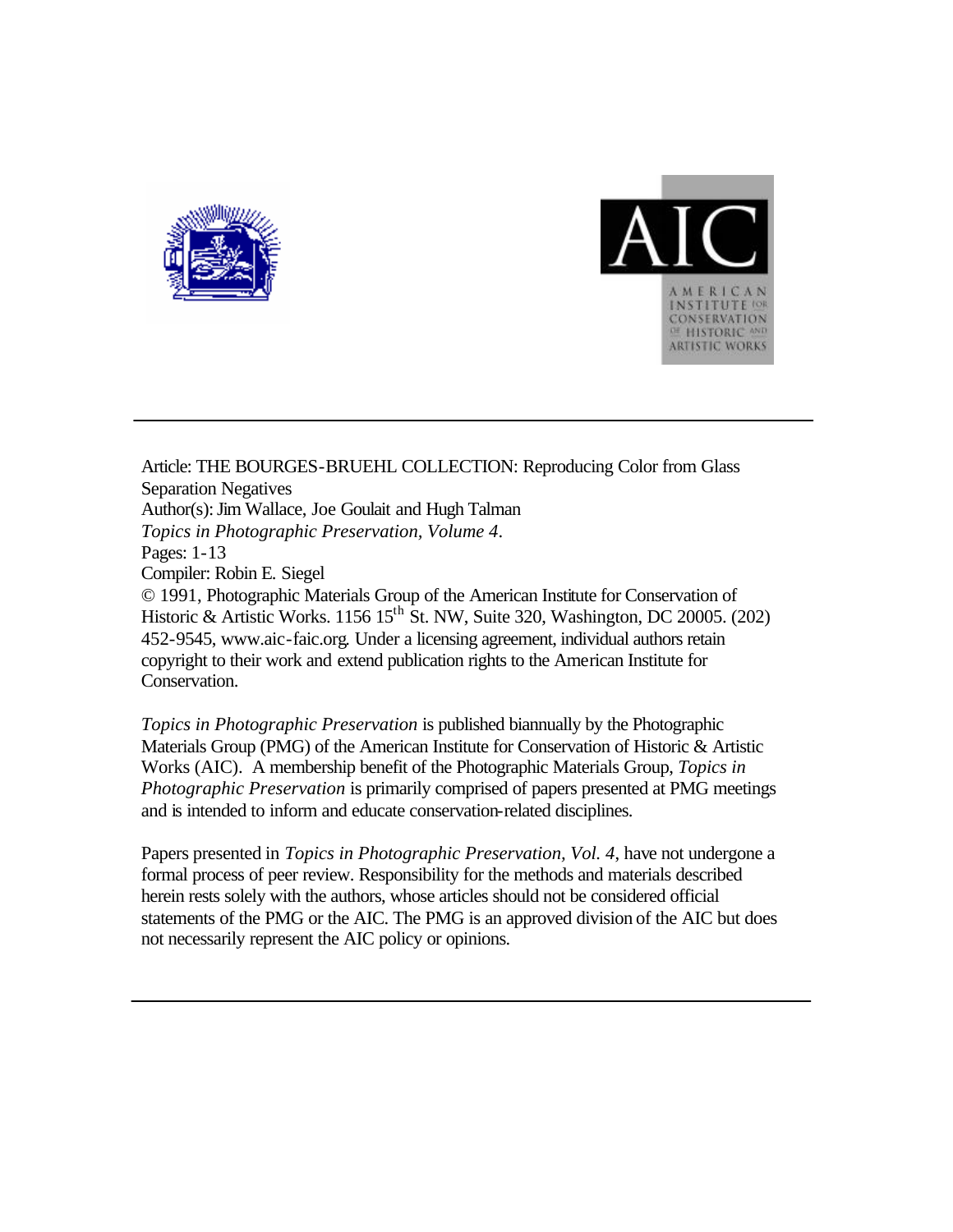# THE BOURGES-BRUEHL COLLECTION Reproducing Color from Glass Separation Negatives

# by Jim Wallace, Joe Goulait, and Hugh Talman Printing and Photographic Services Smithsonian Institution

## Abstract

From the middle **1930's** through the early **1950's,**  the Bourges-Bruehl studio produced more than 1,500 sets of color separation negatives of paintings, drawings, and other works of art for publication in Life magazine. Each set of these separations consists of four 8" x 10" dry gelatin glass plates, corresponding to the yellow, magenta, cyan, and black plates used in the printing process. condition of the collection, its cataloguing and storage, and the use of the plates to recreate full-color images for research purposes is discussed.

## BACKGROUND

The Bourges-Bruehl Collection contains approximately **1,500**  sets of four-color separations created primarily for Life magazine from paintings and drawings. Each set comprises four black-and-white 8" x 10" dry gelatin glass-plate negatives, representing the yellow, magenta, cyan, and black components of the image. The collection dates from approximately **1936** through **1953.** 

The separations are the product of the Bourges-Bruehl studio. Fernand Bourges has been described as "one of the great technical photographers produced during the first half of the photo-engraver. His brother, Albert, specialized in the photo-mechanical field, but Fernand became an innovator in technical photography. Among the earliest commercial color photographers, Bourges was making color images for advertisers in the late **1920's.**  20th Century.<sup>"[I]</sup> As a young man he worked in New York as a

Bourges and his partner, Anton Bruehl, made color history with the May 1, **1932** issue of Voque by publishing a color

Presented: June **3, 1990,** Photographic Materials Group, The American Institute for Conservation of Historic and Artistic Works 18th Annual Meeting, Richmond, Virginia.

-----------

1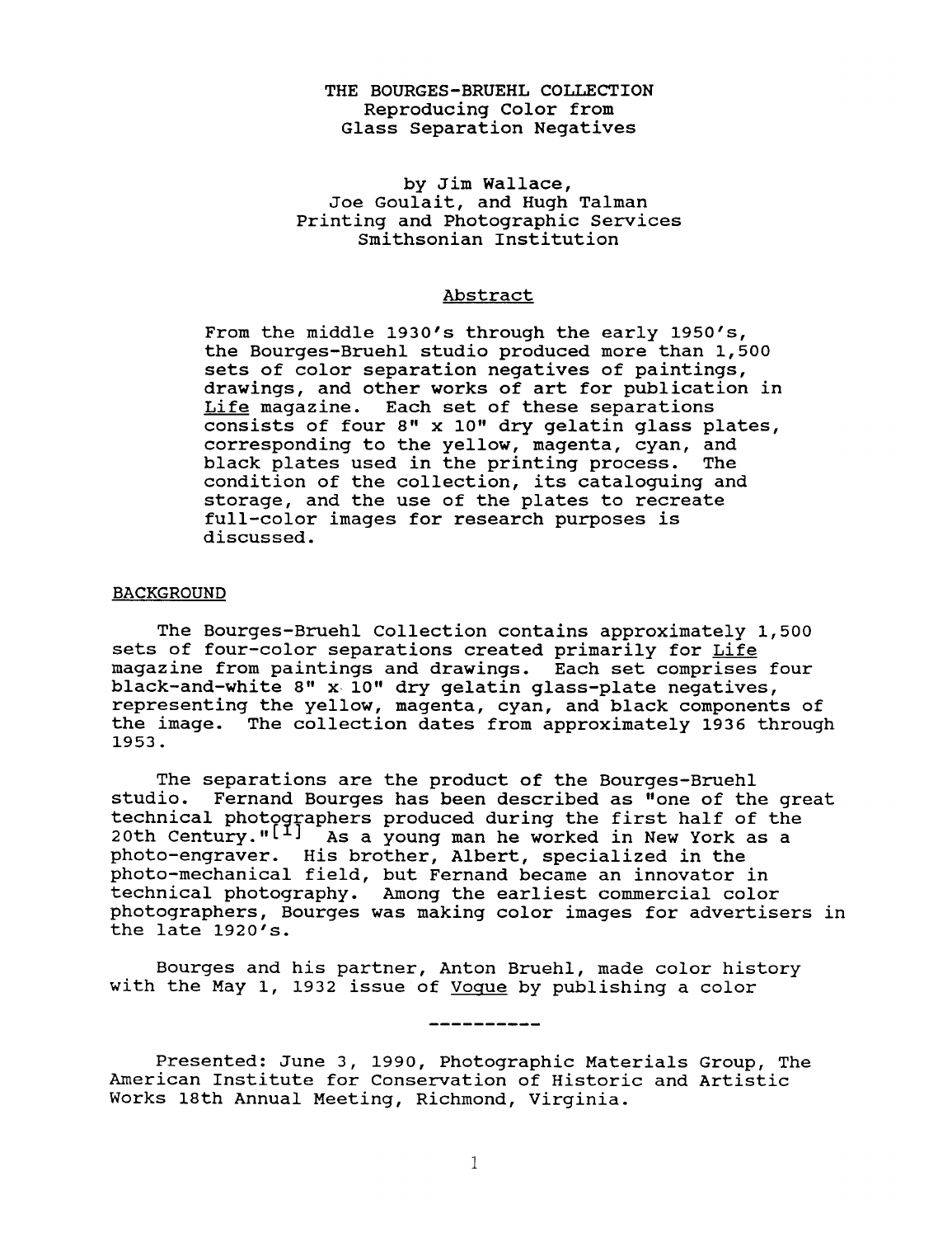photograph of fruit and silver, "which in composition, color values, and use of light and shadows equalled anything published before and which today ranks with the finest contemporary work.<sup>"[2]</sup>

Bruehl, described as "the master of composition and stagecraft," was responsible for arranging and lighting still-life subjects. Bourges remained the technician, at one point constructing an 8" x 10" one-shot camera to expose all the separation plates simultaneously.<sup>[3]</sup>

Together they produced 195 editorial pages for the Conde Nast organization through the Depression years of 1932-34, including photographs for <u>Vogue</u>, <u>Vanity Fair</u>, and <u>House &</u><br>Garden. The cover of Color Sells, a 1935 Condé Nast The cover of Color Sells, a 1935 Condé Nast publication, shows the pair shooting an illustration for a Cannon towel advertisement. During this time, their commercial accounts included most of the largest advertisers in the country.

It was the technician Bourges who also enjoyed photographing<br>paintings for <u>Life</u>, probably beginning in 1936.<sup>[4]</sup> This is the work contained in the Smithsonian's Bourges-Bruehl Collection. While the vast majority of these separations were published in Life, credits are also listed for <u>Time</u>, Harpers, Fortune, Vanity Fair, New York World, *Art* Treasures, and others. Publication credits extend through 1953.

Artists represented in the collection include Van Gogh, Van Dyck, Vermeer, James Abbott McNeill Whistler, Andrew Wyeth, Edward Hopper, George Bellows, Winslow Homer, John Trumbull, John Sloan, Renoir, Rembrandt, Picasso, and others too numerous to list.

On his retirement, Bourges presented the collection to Louis Sipley's American Museum of Photography in Philadelphia. Following Sipley's death, the museum's entire collection was purchased by the 3M Company, which gave it to the George Eastman<br>House International Museum of Photography in 1977.<sup>[5]</sup>

However, the Bourges four-color separation plates were the only significant component of the gift not related to the Eastman House's collections policy, Because of the subject matter, they were donated to the **S** hsonian Institution's National Museum of American Art in 1981. [6]

In 1986 the collection was transferred to the Institution's Office of Printing and Photographic Services.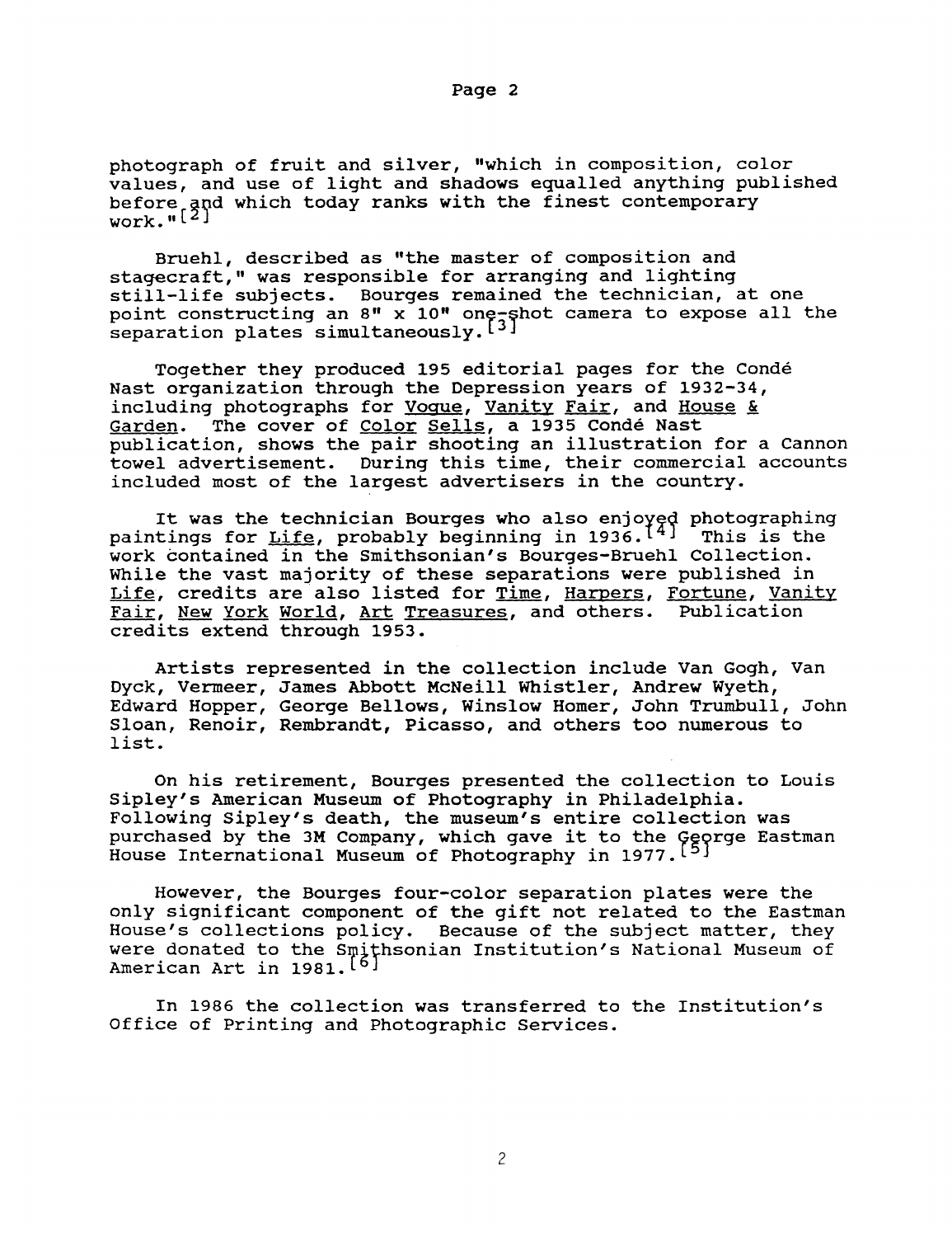#### THE COLLECTION

The collection was in 55 cartons requiring approximately 55 cubic feet of storage. The glass plates were still in the original brown kraft jackets from the Bourges-Bruehl studio. In every case all four separation plates were in a single jacket.

Upon examination it was determined that the plates were generally in very good condition. In most cases thus far, the set of four glass plates was easily removed from the paper jacket and separated. Some minor surface dirt was found, but overall the plates were fairly clean.

Each negative in a set is usually labeled as to the color it represents: "Yellow, Red, Blue, Black". It must be remembered that these are the ink-on-paper printing colors. While "Yellow" does refer to process yellow ink, "Blue" refers to process blue ink, which is actually cyan. Similarly, "Red" refers to process red ink, which is magenta. "Black" represents the black values in the shadow areas of the image. (As the three primary printing inks do not produce a good black, this negative is used to add contrast and depth to the final reproduction.)

The labeling was usually done by writing on the glass base side of the plate. In some instances, however, the labeling was done by scratching lines on the emulsion side. In such cases, one line signifies yellow, two lines represent red (magenta), three lines blue (cyan), and four lines represent black. Sets have also been found with the plates not labeled as to color; but the color can be easily determined by examining the color patches appearing in each image.

Besides color separation patches, each plate contains both a grey scale and registration marks. The registration marks - generally an **"X"** in each corner -- were photographed with the original painting or drawing and are critical in manually aligning, or registering, the image during printing.

In the initial steps of processing the collection, the glass plates are removed from their kraft jacket and placed individually in new archival paper jackets. numbering information contained on the original enclosure is photocopied onto the four new jackets. Each jacket is also labeled with the color it contains. The original labeling terminology (Yellow, Red, Blue, Black) has been used to maintain consistency with the labeling of the original plates. Caption and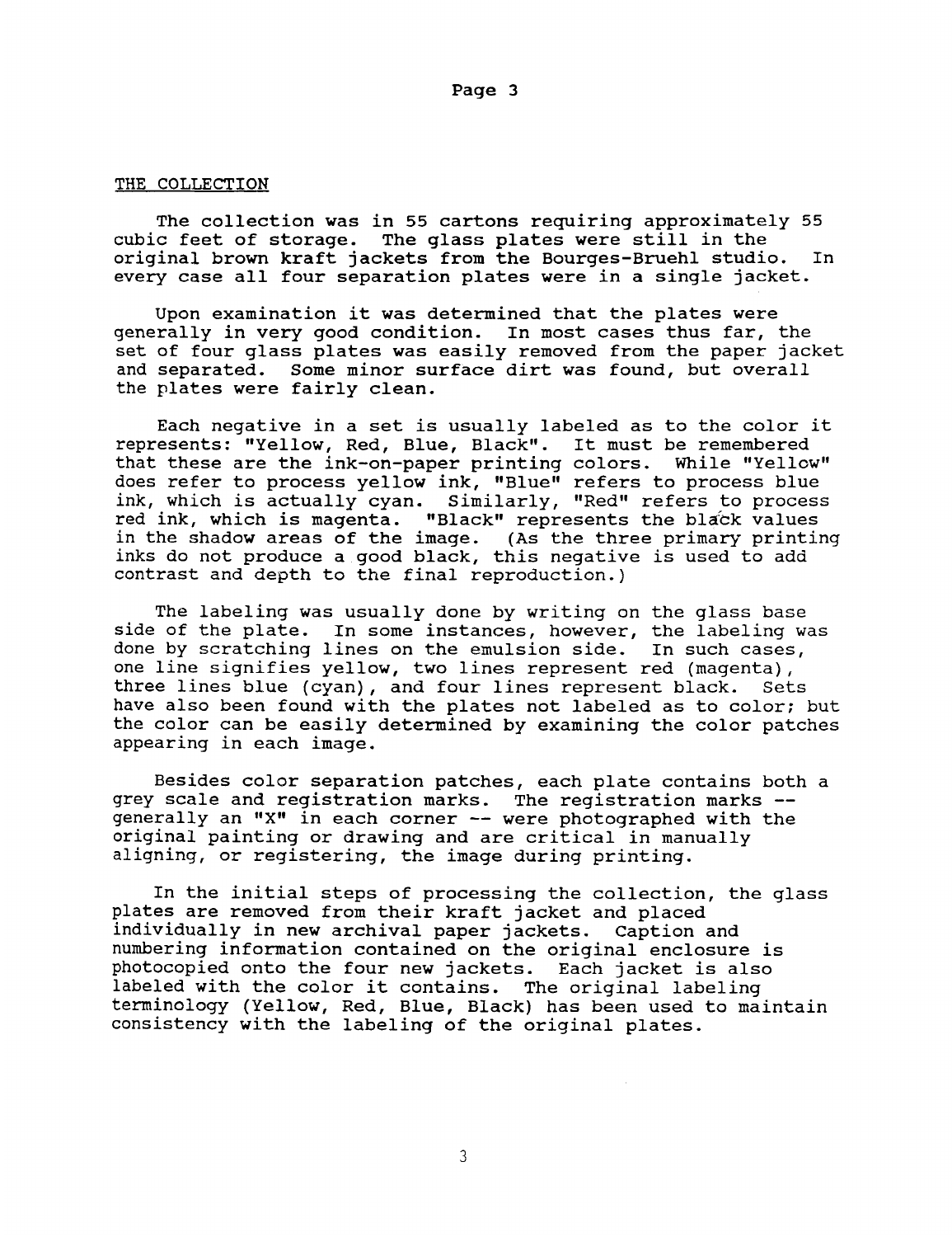The collection of glass plates was accompanied by an index card file. These were apparently created as the separations we These were apparently created as the separations were shot and contain a variety of useful information about the images. This includes the number assigned to the image by This includes the number assigned to the image by Bourges, the artist of the original work and its title, the date the separation was taken, the location where it was taken, the<br>publication for which it was taken, and the publication date. In publication for which it was taken, and the publication date. many cases this information is incomplete.

catalogue of the collection by creating a simple database using The information from each card was entered into the computer worksheet and then printed using **1-2-3** Report Writer. This provided two printed reports: one sorted by separation number and another by artist. The card file was used to develop a preliminary computerized

In addition, the Lotus worksheet was exported into R-Base and FoxBase database formats for future use.

This data will be augmented and annotated as the entire collection is examined, processed, and returned to full color.

## SEPARATIONS TO FULL COLOR

Several techniques were tested to use the negatives to recreate the full-color images.

## Lithographic Printing Proof

Since the plates were originally photographed as negatives for lithographic reproduction, the first method tested used a<br>standard modern lithographic proofing technique. The image standard modern lithographic proofing technique. selected was Charles Sheeler's "City Interior" (BB **#3998-2).** One reason for this choice was the inclusion in the jacket of a tear sheet featuring this image from the August **8, 1938** Life magazine. It was hoped that a comparison could be made between this reproduction and the test.

To protect the four original glass plates, copies of each were made using Kodak Direct Duplicating Film **4168** and sent to Bassett Printing, Bassett Virginia. Since the negatives are continuous tone, and the process tested requires screened separations, Bassett screened each one using a standard 150-line screen. The screened film was then used to make a "match print" proof of the image. This photomechanical process involves individually exposing each screened negative onto photo-sensitive material. Powdered color dyes are then transferred and sealed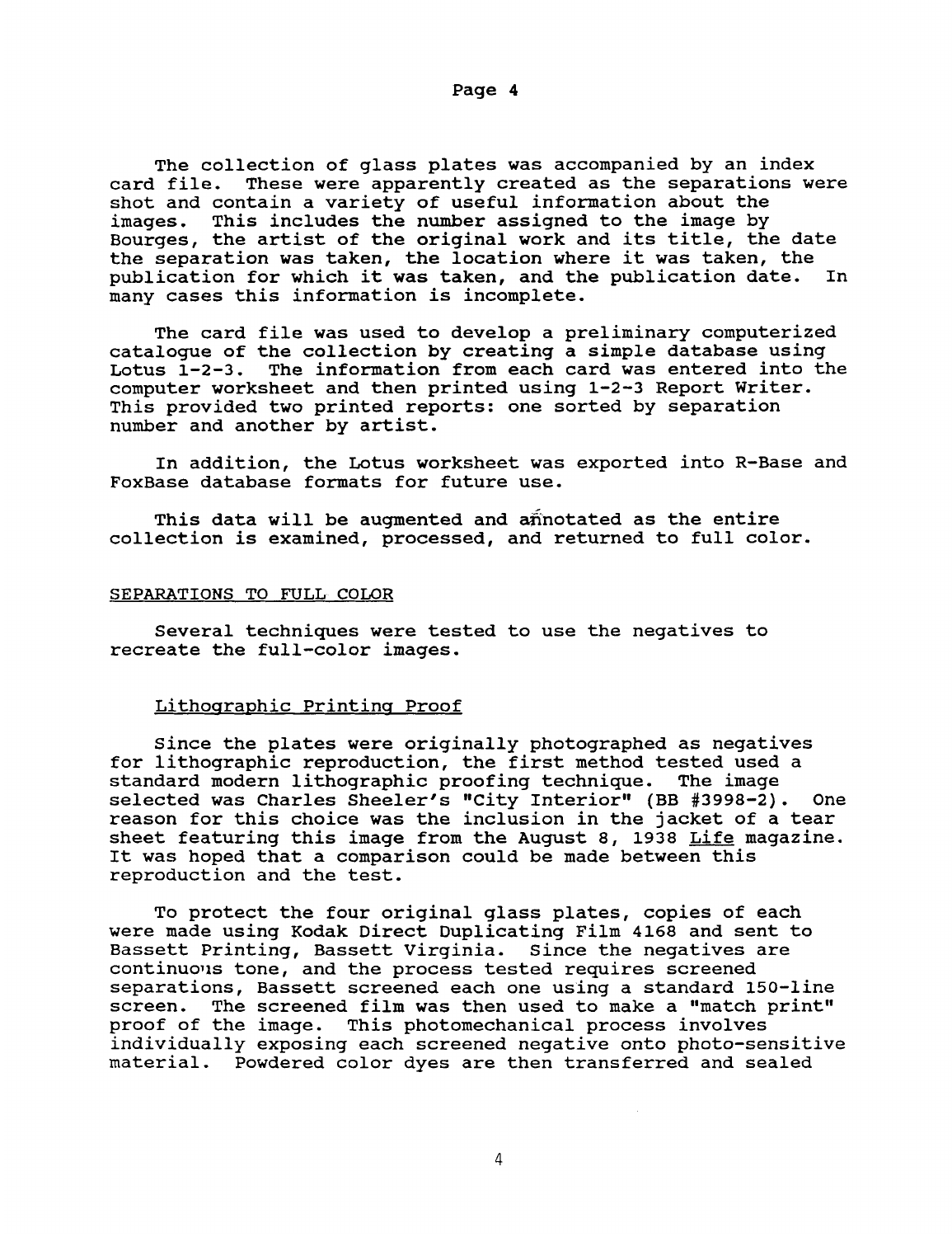onto the material to create the image as it should appear on the press.

Viewed alone, the results seemed disappointing. The image looked flat with poor color saturation and suffered from an overall magenta cast. But compared to the tear sheet the results appeared considerably better. The Life reproduction was blocked up by excessive ink and looked quite poor. Also, the image quality had suffered because of moderate paper yellowing.

It was decided this technique was not the optimal way to process the collection. The resulting prints -- actually printing proofs -- would be screened, when continuous-tone reproductions were preferred. This was also a multi-step process requiring the services of a commercial printer. In addition to the vendor's charges for making the proofs, duplicate negatives would have to be made from each plate (too expensive and labor intensive), or the original glass plates sent to the printer (too dangerous to the collection).

## Dve Transfer Prints

The next reproduction method tested was'dye transfer printing. The test prints were made by Ctein, a dye transfer printer in Daly City, California. Ctein (also known as "Max Darkroom") is senior columnist for Darkroom Photography magazine.

Two different sets of separations were used for this test: Robert Brackman's "Angelica" (BB #4121-2); and Paul Gauguin's Wnder the Pandanus" (BB #4425-7-B). Both had been taken for Life, but tear sheets were not filed with the jacket.

"Angelica" was published in the February 5, 1940 issue of<br>, and "Pandanus" in the July 29, 1946 issue. Both Life, and "Pandanus" in the July 29, 1946 issue. reproductions were reviewed in bound library copies and were found to suffer from some of the same technical problems noted with "City Interior".

It became apparent that the separation plates had the capability to reproduce the image with better quality than the printing technology used at the time provided. For that reason a comparison with the original publication would not be used to judge the success of the test.

The original yellow, red, and blue plates for both images were sent to Ctein. (The black plate was not used; black is needed for ink-on-paper printing to produce maximum densities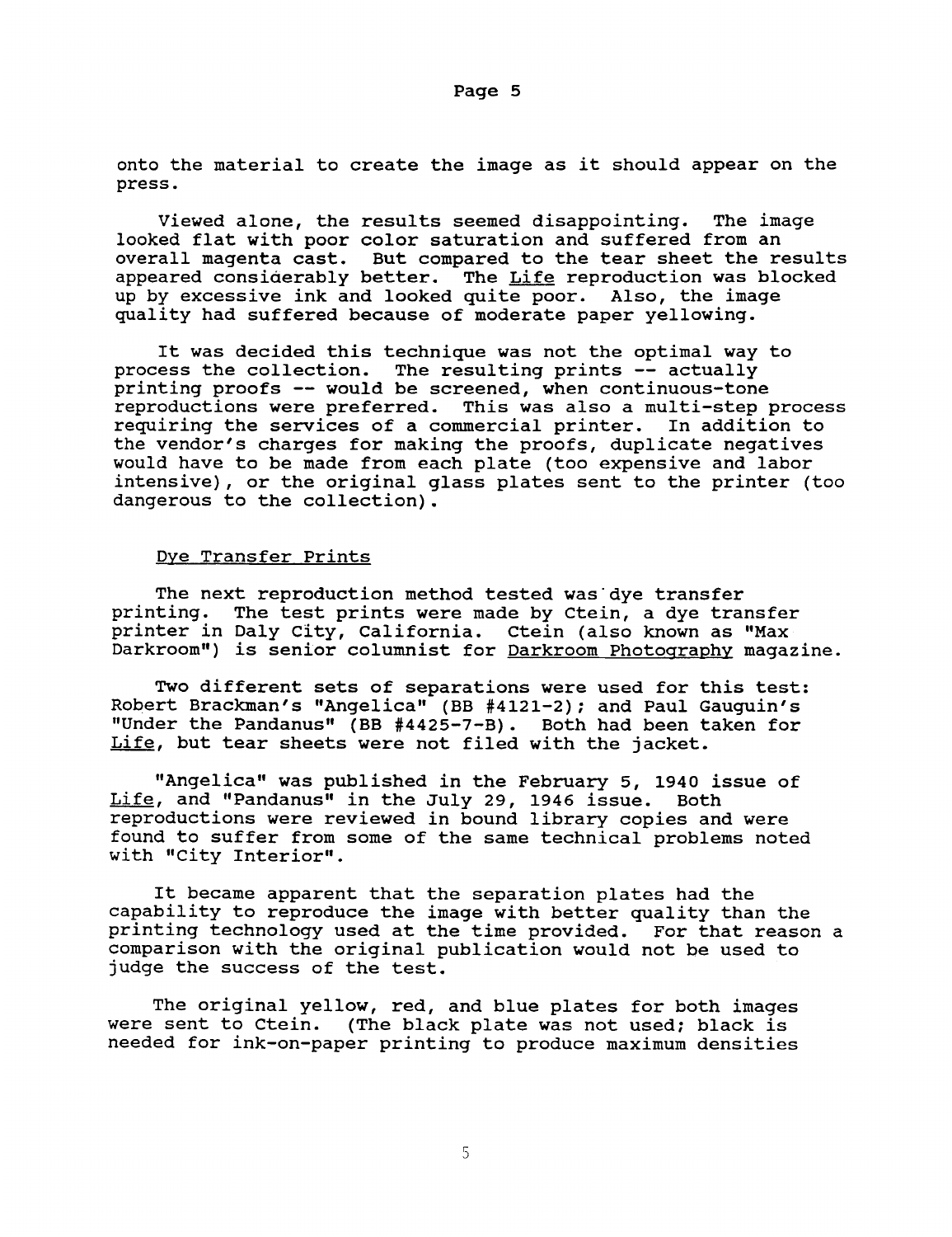which combinations of the three other inks cannot provide. This is not required in dye transfer.)

Ctein made test prints using both Pan Matrix and regular Matrix film. Even though the original plates were black-andwhite, Pan Matrix was tested first because "the glass plates look(ed) to have a d on Pan Matrix film."<sup>[7]</sup> During his test printing Ctein for "the plates printed much more contrasty than I expected,  $\mathfrak{n}$ <sup>[8]</sup> and turned to the regular Matrix film which normally would have been used. ensity range...just about right for printing<br>[7] During his test printing Ctein found<br>much more contrasty than I expected,"[8]

Regarding the Gauguin, as expected, "the color of the painting came out very different...from the reproduction in Life. Compared to the Life geproduction, the painting in the dye transfer is way too green."<sup>[9]</sup> Overall results of the Brackman test were considered superior to the Gauguin.

It was further observed that the color patches used by Bourges in these images were dirty and showed considerable wear. This makes it difficult, if not impossible, to balance the color scale and still have the paintings look right.

Ctein noted in his report comparing two prints from the Gauguin plates: "One is correctly balanced for the grey scale; the other was adjusted to produce skin tones more like what I'm familiar with in his work. $\sqrt[n]{[10]}$  When the scales had been correctly printed, the painting assumed an overall greenish cast. When the painting was corrected subjectively, the green When the painting was corrected subjectively, the grey scale shifted towards magenta.

Closer inspection indicated the grey scale had not been properly exposed in the beginning. Examining the gold frame around the painting, it is clear that the lighting was uneven: hot in the upper right, dark in the lower left. As the scales had been taped on the lower left of the frame, they were underlit and improperly exposed. This condition was not unique to the Gauguin. As more separation sets were examined, it became evident that the scales Bourges used were often worn, dirty, overlit, or dark.

One other interesting result was noted from the test. Specular highlights visible on the Brackman negatives disappeared on the dye transfer prints.

While the test clearly proved the color images could be reproduced using this technique, no subsequent dye transfers were made, primarily due to cost considerations.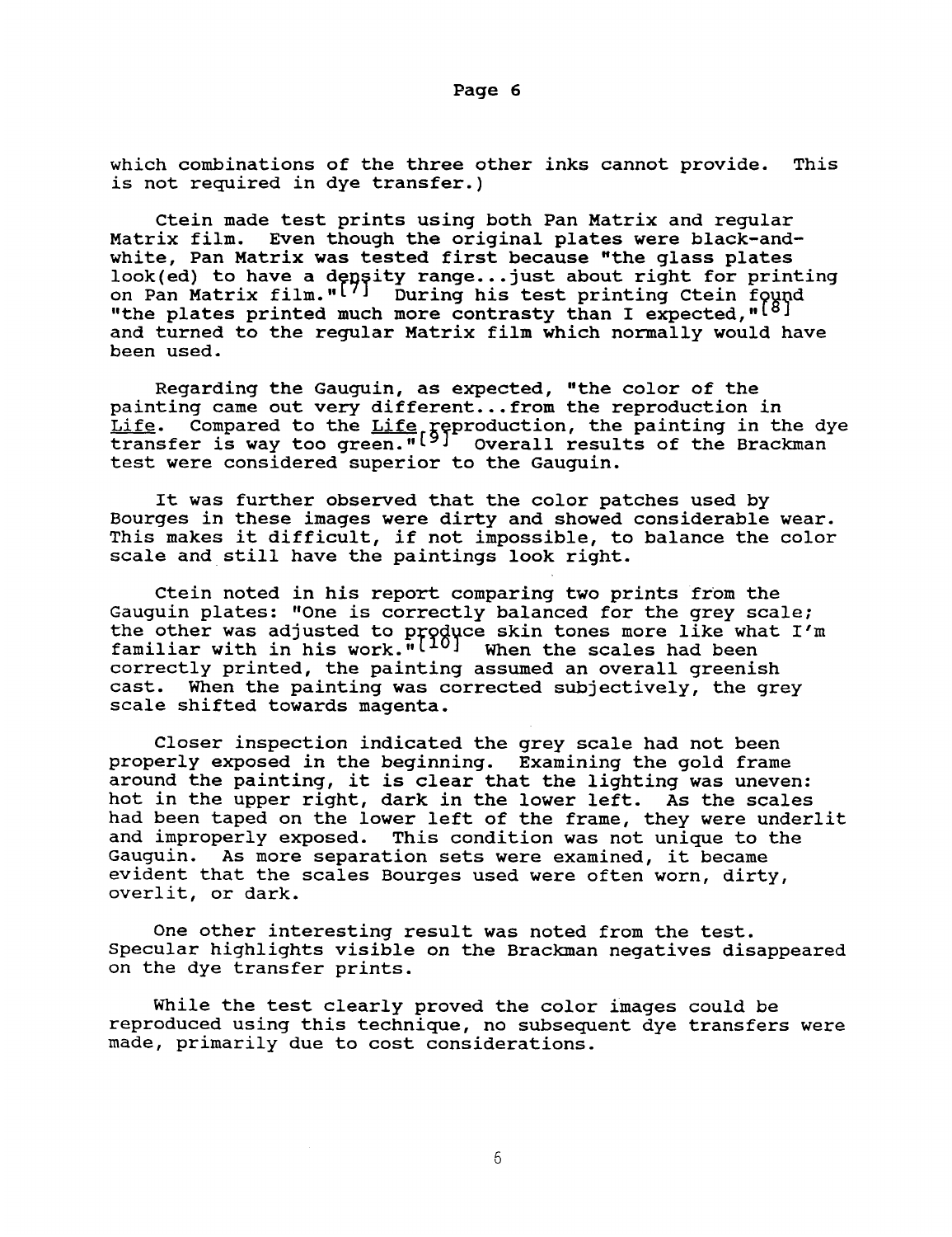#### Ektachrome Transparencies

The last procedure tested, and the one which proved most effective for reproducing the collection, involved contact printing film positives from the original plates, and using those positives to make *8"* x **10" E-6** transparencies.

This process involves three separate steps: the production of the film positives, the registration of the film positives, and the exposure and processing of the **E-6** transparency. Only the yellow, red, and blue negatives are used. As before, black is not needed.

## Film Positives

Testing several film types determined that Kodak Contrast Process Ortho Film produced the best results. *An* enlarger was used as the light source in conjunction with a photometer to standardize exposure.

Under safelight, an **80mm** enlarging lens is stopped down to f/22. The enlarger and the photometer are turned on, and the probe placed in the center of the projected light field. enlarging lens is raised until the photometer indicates a "null" reading (50% transmission).

The yellow negative was selected to determine the exposure for all three plates. It is placed over the photometer probe so the thinnest density of the negative can be read. By adjusting the aperture of the enlarging lens the photometer needle is set for a reading of **45%** transmission. This will correspond to a set exposure (in this case 2.2 seconds).

Using these conditions the yellow negative is contact printed onto CPO film. The exposure remains the same for the red and blue negatives based on the assumption that all the glass plates had been exposed identically when originally taken. Apparent density differences among the plates are, therefore, the result of filtration for separation of the individual colors.

Next, the exposed film is then processed at a standardized developing time. (In this case at 80% speed, using Kodak Duraflo developer at 78'F, in a Hope 134 processor.) After processing, the film is ready for pin-registration prior to the production of the final transparency.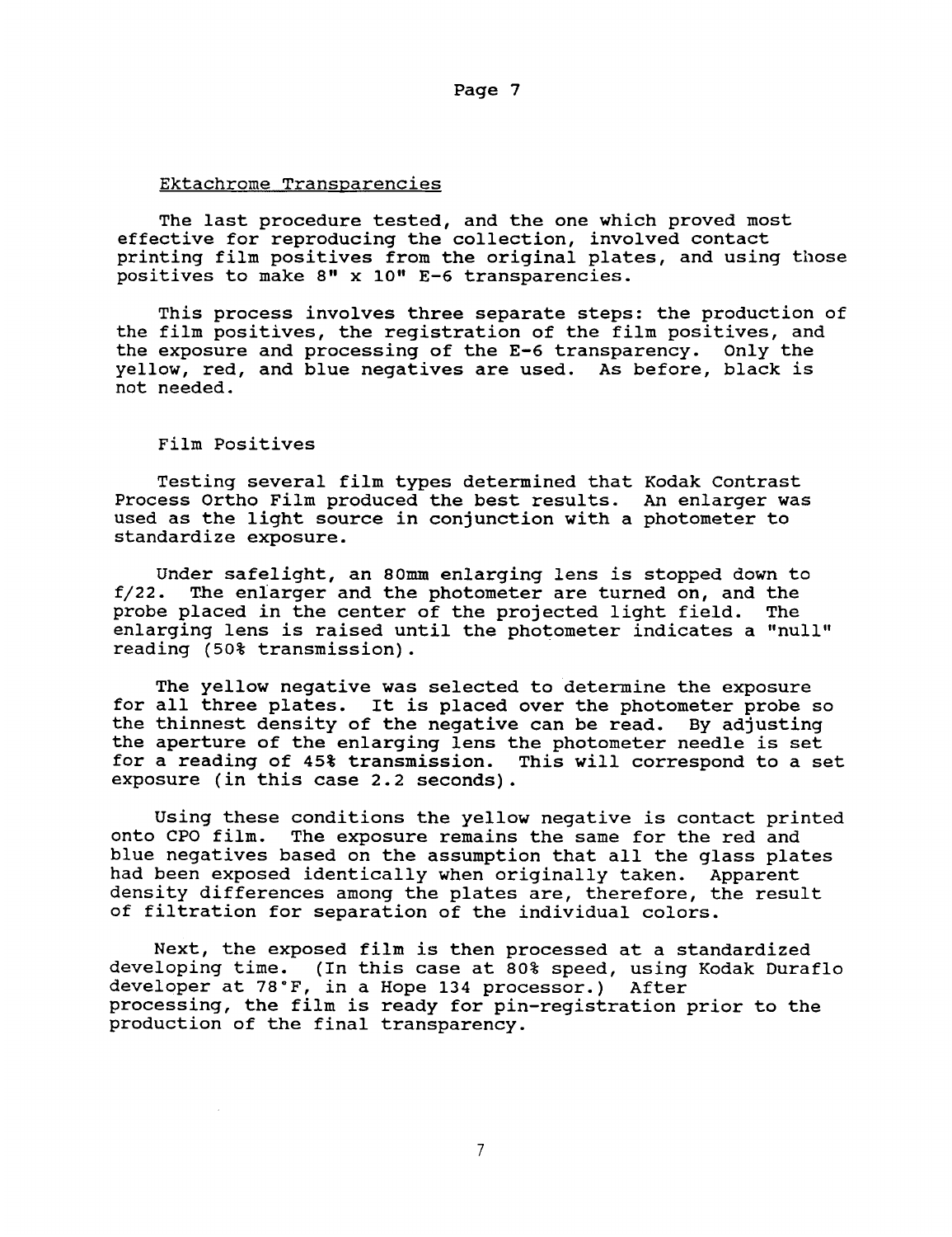Registration

The registration process insures that as the three film positives are contact printed onto **E-6** film, they will align This process uses a Kodak Registration Board and Punch and is done over a light box.

First, three pieces of cleared film (or clean-up sheets) are cut into strips approximately *8"* x **3"** and punched. One strip is placed on the registration pins, The film positive from the yellow negative is then placed beside it and the two are taped together.

**A** second punched strip is positioned Over the registration pins, and the film positive from the red negative is placed beside it and over the yellow, The film positives from the yellow and red negatives are aligned perfectly using the registration marks which Bourges photographed, together with fine details (such as writing on the color patches), The film positive from the red negative is then taped to its strip and the assemblage is removed from the pins.

The film positive from the blue negative is registered to the yellow in the same way. The yellow is then removed from the pins and the red and blue are checked together to make certain they<br>are in register. The separations are now ready for the final The separations are now ready for the final step: exposure onto E-6 film and processing.

In order to identify each film positive in the dark, the edge of the registration strip is cut with one, two, or three notches to indicate the color it represents,

One additional strip is also punched for pin registration. This strip will be used in holding the unexposed **E-6** film in registration during the final printing process.

#### Ektachrome Transparency Production

The three pin-registered film positives are used to make one 8" x 10" E-6 color transparency. This is accomplished by making three separate exposures onto a single sheet of Ektachrome Duplicating Film **6121** using properly filtered light with each film positive.

As the images are now positives, the light color complementary to the label color is used to make the exposures. This can be a point of confusion since the original Bourges labeling referred to printing ink, not photographic colors. The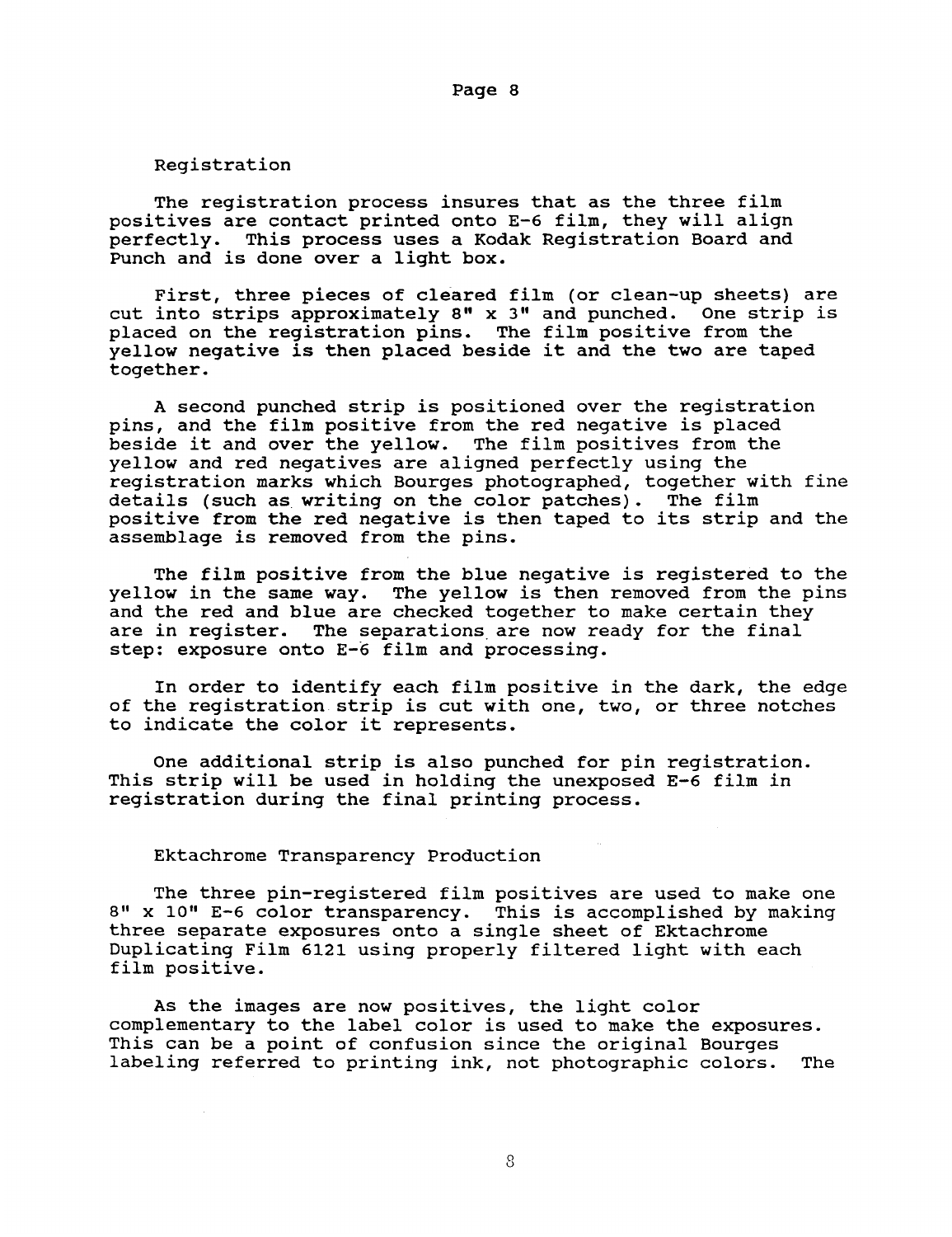following chart illustrates the path to determining the light filtration for the E-6 exposure:

| <b>Bourges</b><br>Label | $=$ | Photographic<br>Neq Color | $=$ | Photographic<br>Pos Color |
|-------------------------|-----|---------------------------|-----|---------------------------|
| yellow                  | $=$ | yellow                    | $=$ | blue                      |
| red                     | =   | magenta                   | $=$ | qreen                     |
| blue                    | =   | cyan                      |     | red                       |

The following 75mm x 75mm Kodak gelatin filters are used in making the exposures:

No. 47B blue<br>No. 29 red No. 29 red<br>No. 61 green No. 61

Before making the actual exposures, however, the proper overall filtration and exposure settings for the E-6 emulsion being used must be determined.

This procedure is as follows (knowledge of standard color contact printing techniques is assumed):

From a starting filtration and exposure point (based on manufacturer's recommendation), one film positive is exposed onto a sheet of E-6 film with sequential exposures through the red, green, and blue filters. Exposure time and filtration are adjusted until a neutral-grey transparency results.<sup>[11]</sup> The proper exposure and filtration will be determined by trial and evaluation. In the initial tests, with a green film positive. In the initial tests, with a green film positive, these settings were:

140 cyan, 80 magenta, 100 yellow f/5.6, 10.0 seconds

These values varied when different E-6 emulsions were used. This exposure and filtration test should be run for each emulsion batch.

Once overall filtration and exposure settings have been determined, the actual production of the E-6 transparency can proceed.

The 75mm filters are more easily handled in the dark when held in filter frames. They are also more easily identified in the dark by placing a thin strip of tape along the edge of the filter frame. The tape code should match the notches cut in the edge of the registration strips.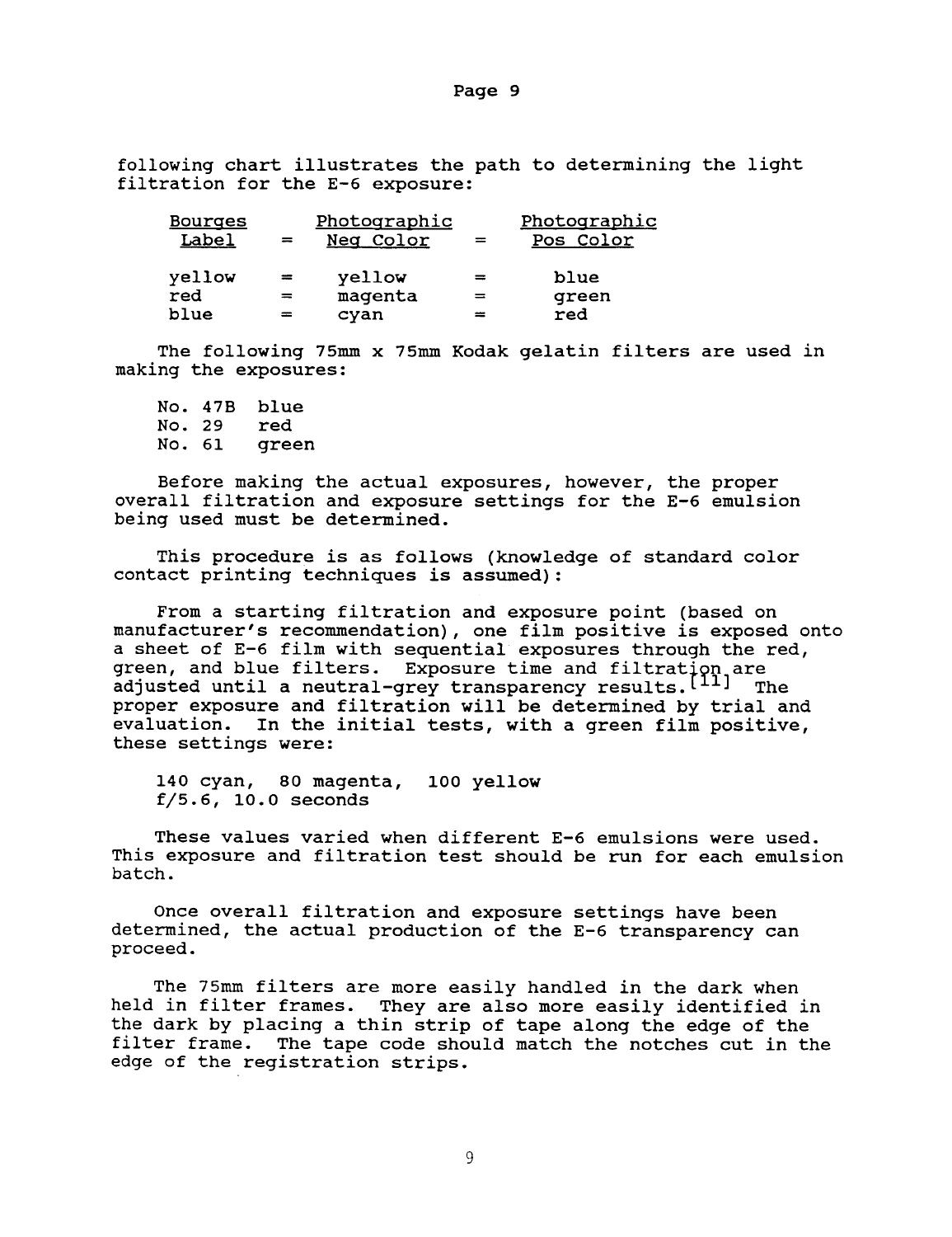First, in total darkness the prepared pin-registered strip is taped to an unexposed sheet of E-6 film, and the assemblage placed on the registration pins. Next, using separate exposures and the proper filter, each film positive is individually placed

After all three exposures have been made, the E-6 film is removed from the registration strip and processed normally.

#### RESULTS

in the frame and exposed.

The resulting *8"* x **10"** transparencies were found to produce the best results in the most cost effective manner. this method allowed for in-house production of the project, eliminating the need to ship original glass plates to an outside vendor.

By trial and error, it was determined that proper color saturation in the final transparency can be controlled by the contrast of the film positives. Lower-contrast film positives produce final transparencies with a washed out appearance. Higher-contrast film positives will result in final transparencies with increased density and color saturation.

film should not be made once the settings producing neutral grey have been achieved. Modifications to the filtration and exposure of the final E-6

Examining the final transparencies also confirmed earlier observations about the uneven lighting often used by Bourges. There **is** considerable variation in coverage and color temperature across many of the paintings. This may have been a result of Bourges' awareness of the limitations of four-color magazine reproduction at that time. It is possible Bourges used them only for general reference. Critical color reproduction was still not possible in mass circulation press runs. In addition, Bourges often shot on location, operating a large and bulky piece of equipment under almost certainly adverse conditions.

Also considered a potential contributing factor is the spectral response of the emulsion(s) used on the glass plates. Depending on the panchromatic response of the plates, results could be deficient in one or more of the separations.

For these reasons the grey scales and color patches, while of some use, are often misleading. Consequently, color correcting for these references alone will probably produce inferior results. Thus the development of standard exposure-and-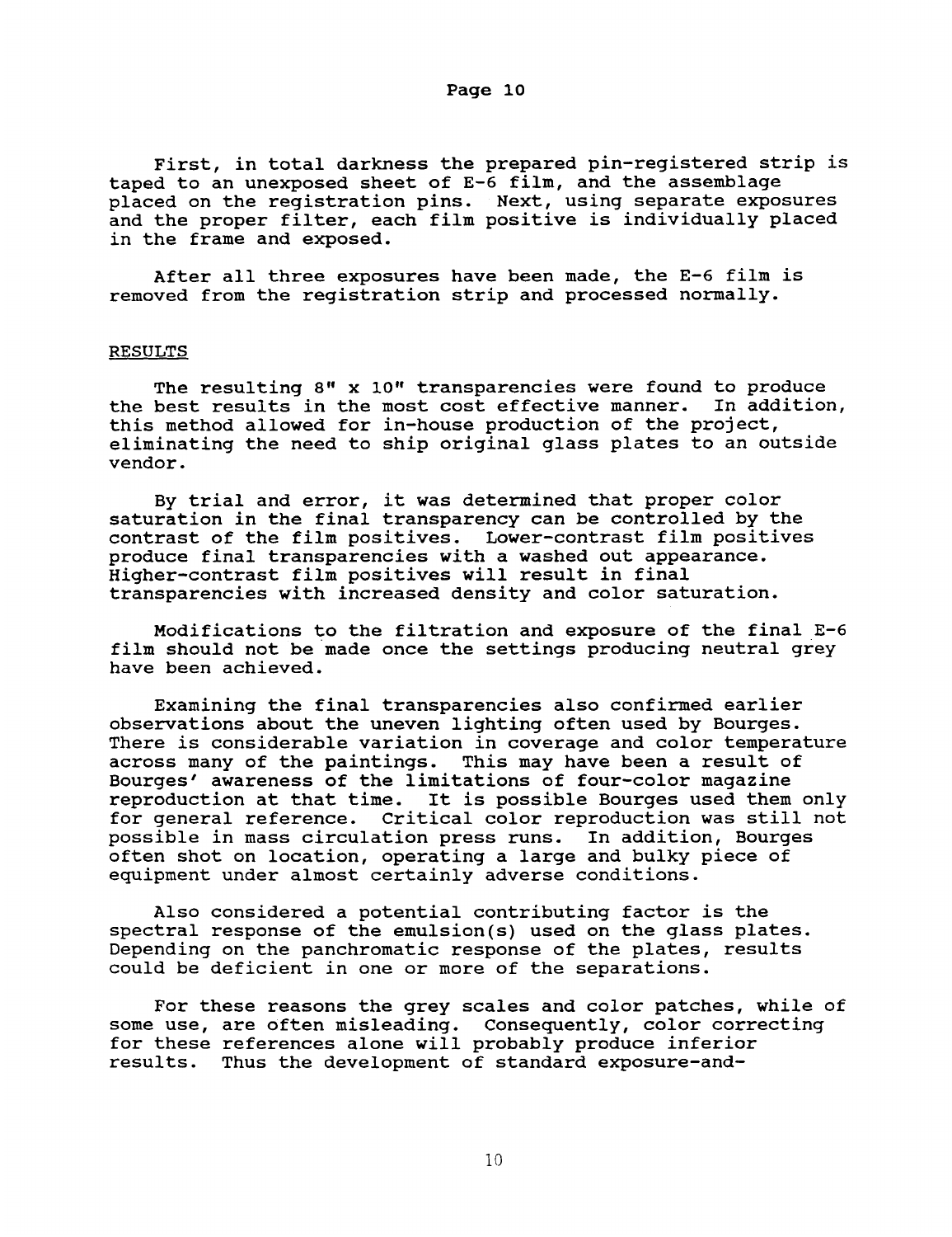**processing procedures for film positives and final E-6 transparencies was necessary.** 

**Nevertheless, in general the separations produced by the Bourges-Bruehl studio can generate excellent full-color transparencies. They embody an important collection both in terms of representing what was then state-of-the-art magazine**  color **separations, and in preserving documentation of the paintings themselves.** 

## FUTURE **WORK**

**Because only a small percentage of the collection has been processed, future work will concentrate on first re-jacketing all the remaining plates. Following that, the entire collection will be processed into color transparencies.** 

**video disk segment. Combined with the existing database, to be updated and corrected as processing continues, the images will then become available to researchers. Upon completion, the transparencies will be used to master a**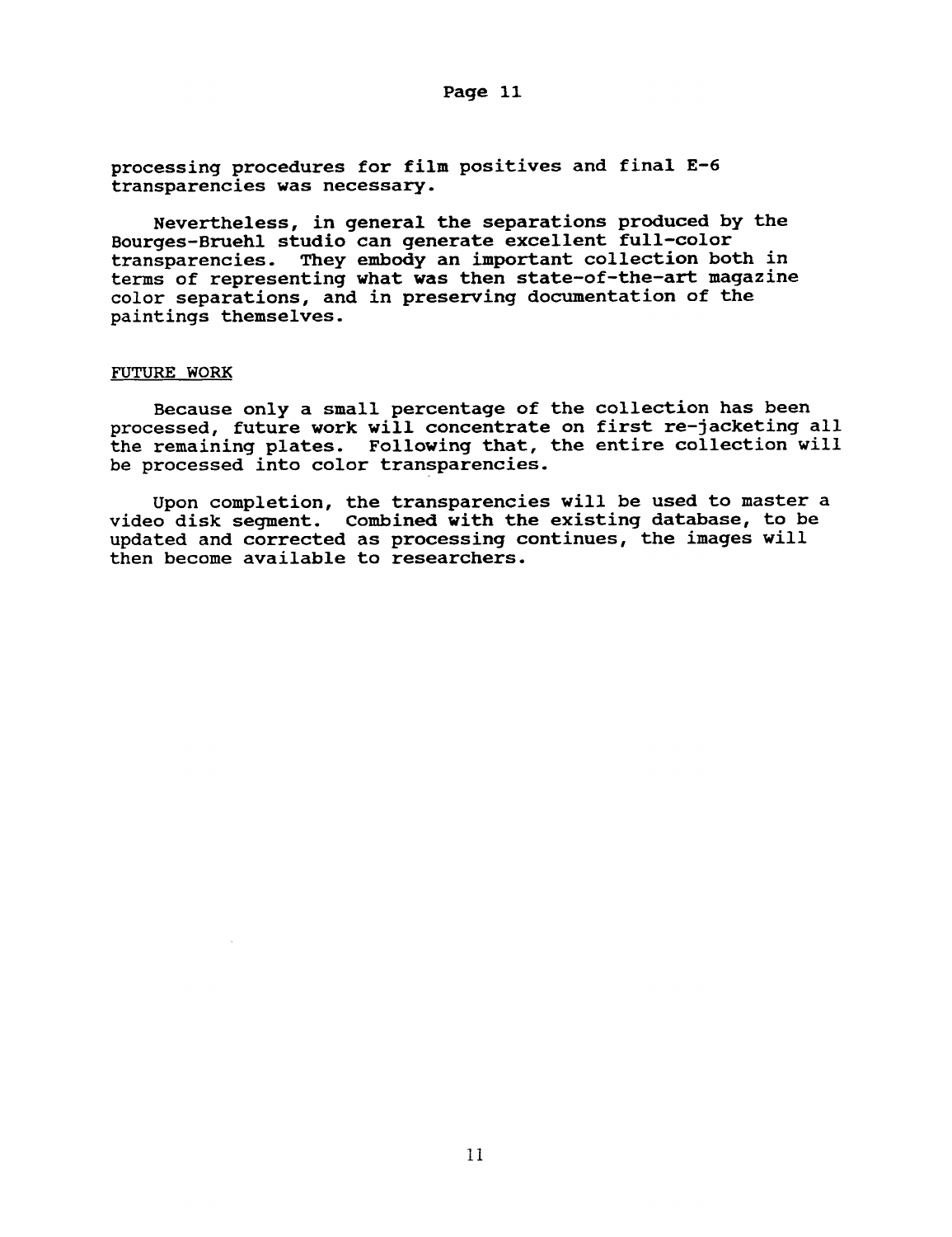Authors

- -Jim Wallace, Director/Curator, Smithsonian Office of Printing & Photographic Services (OPPS)
- -Joe Goulait, Chief of the Color Branch, OPPS
- -Hugh Talman, Chief of the Black & White Laboratory Branch, OPPS

#### Acknowledgements

The authors wish to thank Mr. Peter Krause for his support, advice, and assistance in identifying the techniques used in this project. In addition, special thanks are due to Mr. Chester Zhivanos of the OPPS Services Branch for his invaluable assistance in proofreading, editing, and correcting this work, as well as locating references in the Smithsonian Library.